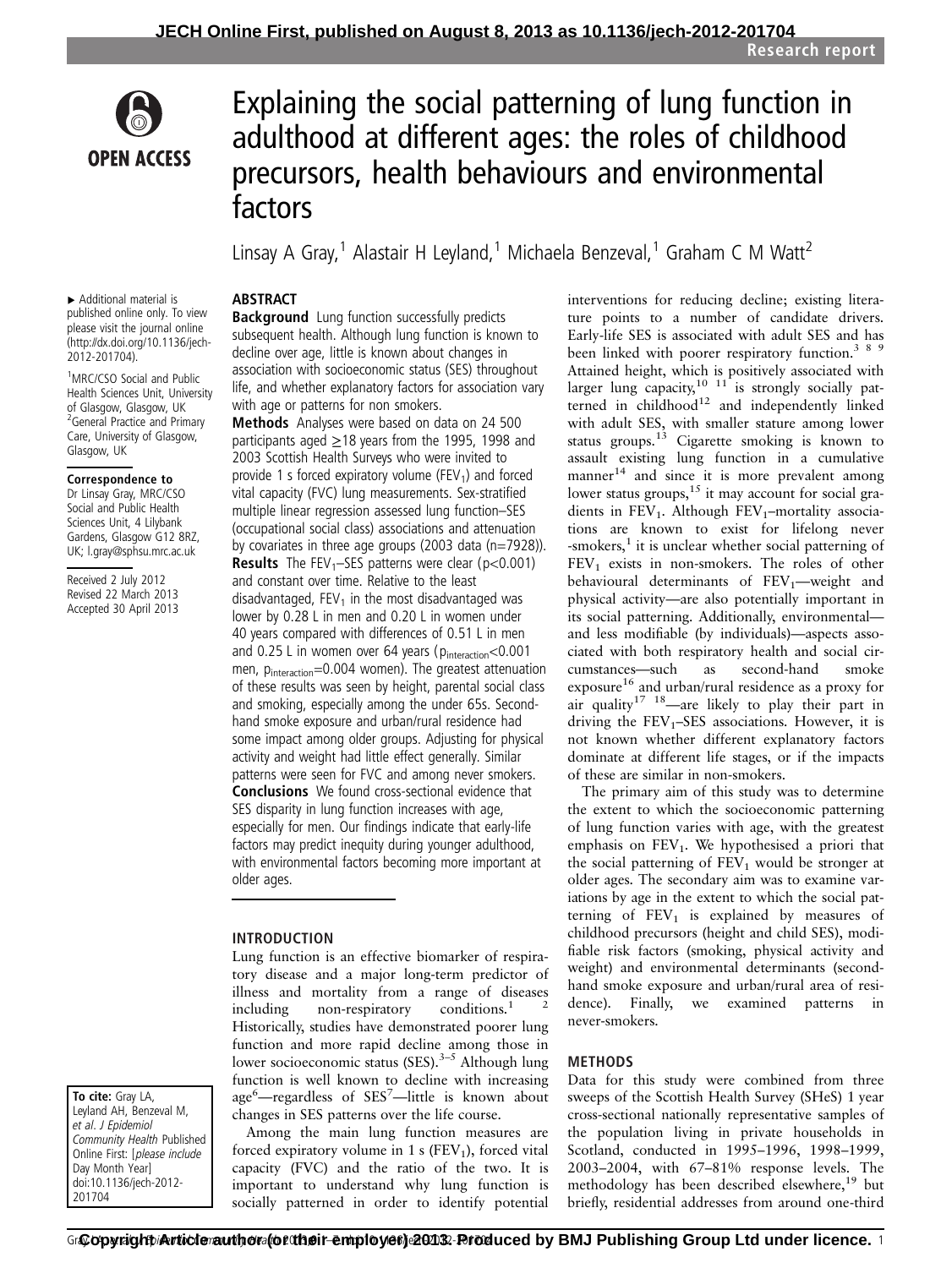of the postcode sector areas (average population approximately 5000) of Scotland were sampled from all health boards. Participants were interviewed at home and subsequently visited by a nurse. The analysis presented here was based on adults aged 18 years and over.

Lung function measurements were made by a nurse using Vitalograph spirometers compatible across surveys.<sup>20</sup> <sup>21</sup> The 1995 and 1998 surveys used the 'Escort' model, changed in 2003 to the direct replacement 'Micro spirometer' following the discontinuation of 'Escort', complying with the American Thoracic Society (ATS) standards.<sup>20</sup> Quality-assurance rules based on ATS criteria were employed. $21-23$  Since our interest was in the relative contribution of explanatory factors to SES patterning, we used absolute lung function measurements rather than reference values. The index of SES used was social class of the chief income earner of the household based on the Registrar General's standard classification of occupation grouped into six classes.<sup>24</sup>

Smoking was measured in pack-years for current and ex-regular smokers, a cumulative total reflecting the amount and duration of cigarette consumption, with each pack-year equating to an average of 20 cigarettes smoked daily for 1 year.<sup>25</sup> Height and weight were measured by interviewers using standard protocols.

Respondents were asked about a range of physical activities carried out in the week prior to the interview, in terms of time spent being active, intensity and frequency. Respondents were classified as meeting (or not) current national physical activity recommendations—participation in moderate or vigorous activity on at least 5 days a week. Participants were asked to describe any long-standing illnesses, with respiratory diseases identified as those corresponding to the ICD-10 J00-J99 codes.<sup>26</sup> Parental social class was ascertained from information on the participants' fathers' and mothers' occupation, when participants were around 14 years of age, classified into five groups of the NS-SEC scheme.<sup>27</sup> Participants were asked (yes/no) if they were regularly exposed to other people's tobacco smoke.<sup>28</sup> Area of residence was categorised according to the Scottish Executive eightfold urban/rural classification.<sup>29</sup> Parental NS-SEC, smoke exposure and urban/rural data were only available from the 2003 survey, so analyses which included covariates are based on this year only.

## Statistical methods

A total of 24 500 participants (10 755 men and 13 745 women) aged over 18 years across the three surveys were offered a nurse visit, with data incompletely observed for  $FEV<sub>1</sub>$  (26%; including 0.8% rejected due to poor quality), FVC (29%; including 4% rejected due to poor quality), social class (4%), height (8%), weight (12%), cigarette pack-years (13%), cigarette smoking status (1%), physical activity (<1%), parental social class (9%) and exposure to second-hand smoke (1%). To account for missing data, we multiply imputed values in five data sets using the chained equations procedure<sup>30</sup> under the missing at random assumption based on all variables in table 1 and respiratory disease status.

Age-adjusted linear regression was used to determine the  $FEV<sub>1</sub>–SES$  associations. Since there is a suggestion of sex differentials,<sup>3</sup> supported by a sex–social class interaction ( $p$ <0.001), we sex-stratified throughout. We assessed differential  $FEV_1$ social class associations for those under 40 years, those 40–64 years old and those 65 years and over by testing for an age–social class interaction and undertook the main analyses split by age. We compared the difference in  $FEV<sub>1</sub>$  of individual

Table 1 Characteristics of men and women, 18 years and older, averaged across the 1995, 1998 and 2003 Scottish Health Surveys  $(N=24, 500)$ 

| <b>Characteristic</b>                 | Men   |      | Women |      |  |  |  |
|---------------------------------------|-------|------|-------|------|--|--|--|
| Social class % (n)                    |       |      |       |      |  |  |  |
| I Professional                        | 6.1   | 656  | 5.1   | 706  |  |  |  |
| II Manager                            | 24.3  | 2611 | 24.0  | 3297 |  |  |  |
| Illnm Skilled non-manual              | 9.9   | 1060 | 16.8  | 2310 |  |  |  |
| IIIm Skilled manual                   | 35.2  | 3787 | 26.9  | 3702 |  |  |  |
| <b>IV Semiskilled</b>                 | 15.4  | 1651 | 16.1  | 2210 |  |  |  |
| V Unskilled                           | 5.8   | 620  | 7.2   | 991  |  |  |  |
| Unknown                               | 3.4   | 370  | 3.9   | 529  |  |  |  |
| Age mean (SE)                         | 45.9  | 15.6 | 46.1  | 16.0 |  |  |  |
| Height (cm) mean (SE)                 | 174.4 | 7.1  | 160.8 | 6.4  |  |  |  |
| Weight (kg) mean (SE)                 | 81.7  | 14.2 | 69.3  | 14.1 |  |  |  |
| Cigarette pack-years mean (SE)        | 12.9  | 21.2 | 8.6   | 15.6 |  |  |  |
| Cigarette smoking % (n)               |       |      |       |      |  |  |  |
| Never smoker                          | 35.6  | 3828 | 41.6  | 5716 |  |  |  |
| Used to smoke occasionally            | 5.1   | 545  | 5.7   | 781  |  |  |  |
| Used to smoke regularly               | 24.1  | 2590 | 19.1  | 2629 |  |  |  |
| <b>Current smoker</b>                 | 33.1  | 3561 | 33.4  | 4590 |  |  |  |
| Unknown                               | 2.2   | 231  | 0.2   | 29   |  |  |  |
| Meeting physical activity             | 36.7  | 2685 | 28.0  | 2637 |  |  |  |
| recommendations* % (n)                |       |      |       |      |  |  |  |
| Parental social class + % (n)         |       |      |       |      |  |  |  |
| Managerial and professional           | 24.1  | 843  | 24.8  | 1100 |  |  |  |
| Intermediate                          | 7.0   | 245  | 7.6   | 335  |  |  |  |
| Small employers/own account           | 9.8   | 344  | 9.9   | 438  |  |  |  |
| Lower supervisory/technical           | 16.4  | 574  | 15.0  | 664  |  |  |  |
| Semiroutine                           | 33.3  | 1165 | 34.1  | 1512 |  |  |  |
| Unknown                               | 9.4   | 328  | 8.6   | 380  |  |  |  |
| Exposed to second-hand smoket % (n)   | 61.8  | 2133 | 55.7  | 2443 |  |  |  |
| Area of residencet % (n)              |       |      |       |      |  |  |  |
| Large urban area $(125 000+)$         | 31.0  | 1085 | 32.7  | 1448 |  |  |  |
| Other urban area (10 000-125 000)     | 27.8  | 972  | 28.2  | 1250 |  |  |  |
| Accessible small town (3000-10 000)   | 11.6  | 405  | 11.6  | 515  |  |  |  |
| Remote small town (3000-10 000)       | 2.8   | 97   | 2.6   | 115  |  |  |  |
| Very remote small town (3000-10 000)  | 2.0   | 71   | 1.8   | 80   |  |  |  |
| Accessible rural (<3000)              | 16.0  | 559  | 14.6  | 648  |  |  |  |
| Remote rural (<3000)                  | 2.7   | 95   | 2.9   | 127  |  |  |  |
| Very remote rural (<3000)             | 6.1   | 215  | 5.6   | 246  |  |  |  |
| $FEV1$ (L) mean (SE)                  | 3.7   | 1.0  | 2.7   | 0.7  |  |  |  |
| FVC (L) mean (SE)                     | 4.7   | 1.2  | 3.3   | 0.8  |  |  |  |
| FEV <sub>1</sub> /FVC ratio mean (SE) | 0.79  | 0.11 | 0.81  | 0.10 |  |  |  |

\*Data available for 1998 and 2003 only (N=16 770).

†Data available for 2003 only (N=7928).

 $FEV<sub>1</sub>$ , forced expiratory volume in 1 s; FVC, forced vital capacity.

classes relative to professional and managerial occupations, and by the slope index of inequality (SII), which uses information across the entire range of social groups, and may be interpreted as a comparison of the most disadvantaged and most advantaged individuals. $31$  We assessed the degree of attenuation occurring on inclusion in models of: height and parental social class; cigarette smoking; physical activity and weight and second-hand smoke exposure and urban/rural area of residence. The magnitude of attenuation in the covariate-adjusted models was determined by the percentage change from baseline survey year-adjusted and age-adjusted results. The attenuation assessment was based on data from the 2003 survey only, as determined by covariate data availability (n=7928). Analyses were repeated for the FVC and  $FEV<sub>1</sub>/FVC$  ratio. We also investigated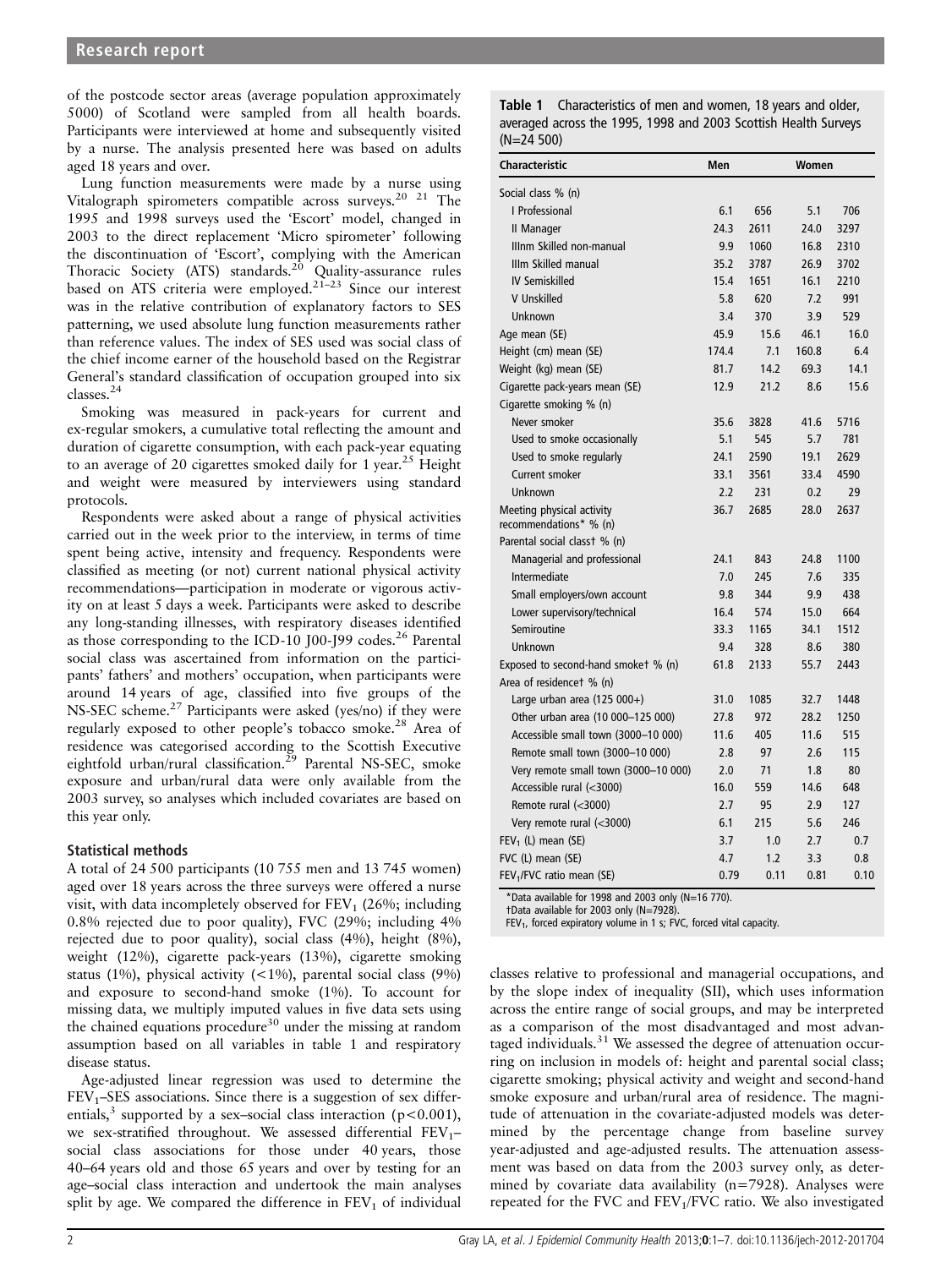patterns in those that had never smoked  $(n=10 451)$ , using two age groups—above and below age 45—in the interests of power. The hierarchical data structure of individuals living in the health board region (seven groups) was accounted for using a sandwich estimator for within-cluster correlation.<sup>32</sup> The appropriateness of combining data from three separate surveys was assessed by fitting social class–survey interaction terms. In order to assess the robustness of our findings, we performed a series of sensitivity analyses: since individuals did not all have equal chances of selection in the survey, and to check for any bias arising from non-response, we reran analyses applying inverse probability weighting so that the weighted sample matched the population estimates for age/sex and geographical area;<sup>33</sup> we reran analyses excluding those with respiratory disease (n=15 361); we reran analyses confined to individuals with complete data on all covariates.

#### RESULTS

The mean age was just over 46 years and the mean  $FEV<sub>1</sub>$  was 3.7 L in men and 2.7 L in women (table 1). The  $FEV_1-SES$  patterns did not converge or diverge over time  $(p=0.224$  men, p=0.543 women), validating the combination of data across surveys.

Relative to professionals (mean  $FEV_1=4.01$  L), men in the other classes generally had significantly lower lung function (differences ranging from 0.09 L to 0.43 L; table 2). Results were similar but less marked for women (mean  $FEV_1 = 2.88$  L in professionals; differences from 0.03 to 0.26 L). From the SII values comparing the most disadvantaged with the least disadvantaged across the socioeconomic range, the  $FEV<sub>1</sub>$  levels were lower by 0.41 L in men (age-adjusted and survey year-adjusted coefficients −0.41; 95% CI −0.54 to −0.29) and 0.26 L in women ( $-0.26$  95% CI  $-0.31$  to  $-0.22$ ; table 2). Differentials in FEV<sub>1</sub> by SES widened with increasing age (p<sub>interaction</sub> < 0.001 men,  $p_{interaction} = 0.004$  women). More pronounced  $FEV_1-SES$  associations were seen in the older adults than in the youngest adults: with FEV differences between the least and most socioeconomically disadvantaged of 0.50 L in men and 0.31 L in women for the middle-aged adults and 0.51 L in men and 0.25 L in women for the oldest age group; differences for the younger age groups were 0.28 and 0.20 L, respectively.

Table 3 presents the linear regression results for the  $FEV<sub>1</sub>$ SES associations in terms of SII, with adjustment for survey

Table 2 Linear regression and slope index of inequality coefficients\* for FEV<sub>1</sub> (L) by social class in men and women by age group in the 1995, 1998 and 2003 Scottish Health Surveys (N=24 500)

|                      | <b>Males</b> |                    |         | <b>Females</b> |              |                    |         |         |  |
|----------------------|--------------|--------------------|---------|----------------|--------------|--------------------|---------|---------|--|
| Social class         | $\mathsf{n}$ | <b>Coefficient</b> | 95%     | <b>CI</b>      | $\mathsf{n}$ | <b>Coefficient</b> | 95%     | C1      |  |
| All ages             |              |                    |         |                |              |                    |         |         |  |
| Professional         | 682          | 0.00               |         |                | 737          | 0.00               |         |         |  |
| Intermediate         | 2713         | $-0.09$            | $-0.19$ | 0.01           | 3427         | $-0.03$            | $-0.11$ | 0.05    |  |
| Skilled (non-manual) | 1104         | $-0.15$            | $-0.29$ | $-0.01$        | 2404         | $-0.12$            | $-0.21$ | $-0.03$ |  |
| Skilled (manual)     | 3908         | $-0.28$            | $-0.41$ | $-0.15$        | 3849         | $-0.16$            | $-0.24$ | $-0.08$ |  |
| Partly skilled       | 1706         | $-0.33$            | $-0.45$ | $-0.22$        | 2295         | $-0.20$            | $-0.28$ | $-0.12$ |  |
| Unskilled            | 641          | $-0.43$            | $-0.56$ | $-0.29$        | 1031         | $-0.26$            | $-0.36$ | $-0.17$ |  |
| SII                  | 10 755       | $-0.41$            | $-0.54$ | $-0.29$        | 13 7 45      | $-0.26$            | $-0.31$ | $-0.22$ |  |
| $18 - 39$            |              |                    |         |                |              |                    |         |         |  |
| Professional         | 315          | 0.00               |         |                | 345          | 0.00               |         |         |  |
| Intermediate         | 1056         | $-0.02$            | $-0.31$ | 0.27           | 1310         | $-0.03$            | $-0.19$ | 0.14    |  |
| Skilled (non-manual) | 525          | $-0.08$            | $-0.23$ | 0.07           | 1123         | $-0.11$            | $-0.26$ | 0.05    |  |
| Skilled (manual)     | 1413         | $-0.14$            | $-0.40$ | 0.12           | 1469         | $-0.11$            | $-0.32$ | 0.10    |  |
| Partly skilled       | 667          | $-0.20$            | $-0.38$ | $-0.01$        | 922          | $-0.16$            | $-0.32$ | $-0.01$ |  |
| Unskilled            | 215          | $-0.30$            | $-0.52$ | $-0.07$        | 285          | $-0.22$            | $-0.41$ | $-0.03$ |  |
| SII                  | 4190         | $-0.28$            | $-0.52$ | $-0.05$        | 5454         | $-0.20$            | $-0.28$ | $-0.13$ |  |
| $40 - 64$            |              |                    |         |                |              |                    |         |         |  |
| Professional         | 312          | 0.00               |         |                | 342          | 0.00               |         |         |  |
| Intermediate         | 1328         | $-0.14$            | $-0.34$ | 0.05           | 1709         | $-0.03$            | $-0.18$ | 0.11    |  |
| Skilled (non-manual) | 468          | $-0.20$            | $-0.38$ | $-0.02$        | 965          | $-0.09$            | $-0.21$ | 0.03    |  |
| Skilled (manual)     | 1909         | $-0.38$            | $-0.59$ | $-0.16$        | 1777         | $-0.19$            | $-0.30$ | $-0.08$ |  |
| Partly skilled       | 808          | $-0.42$            | $-0.60$ | $-0.24$        | 1009         | $-0.22$            | $-0.32$ | $-0.13$ |  |
| Unskilled            | 330          | $-0.52$            | $-0.71$ | $-0.34$        | 524          | $-0.29$            | $-0.43$ | $-0.14$ |  |
| SII                  | 5155         | $-0.50$            | $-0.65$ | $-0.35$        | 6326         | $-0.31$            | $-0.38$ | $-0.24$ |  |
| 65 and over          |              |                    |         |                |              |                    |         |         |  |
| Professional         | 55           | 0.00               |         |                | 50           | 0.00               |         |         |  |
| Intermediate         | 330          | $-0.22$            | $-0.73$ | 0.28           | 409          | $-0.03$            | $-0.24$ | 0.17    |  |
| Skilled (non-manual) | 112          | $-0.20$            | $-0.91$ | 0.51           | 316          | $-0.16$            | $-0.37$ | 0.05    |  |
| Skilled (manual)     | 586          | $-0.44$            | $-0.85$ | $-0.04$        | 603          | $-0.19$            | $-0.38$ | 0.01    |  |
| Partly skilled       | 232          | $-0.52$            | $-1.07$ | 0.04           | 365          | $-0.20$            | $-0.48$ | 0.08    |  |
| Unskilled            | 96           | $-0.56$            | $-1.10$ | $-0.03$        | 222          | $-0.25$            | $-0.51$ | 0.00    |  |
| SII                  | 1410         | $-0.51$            | $-0.80$ | $-0.22$        | 1965         | $-0.25$            | $-0.41$ | $-0.09$ |  |

\*Adjusted by survey year and age, including a quadratic term for age; estimates represent the difference in FEV1 (in L) for each social class group relative to the professional group. FEV<sub>1</sub>, forced expiratory volume in 1 s; SII, slope index of inequality.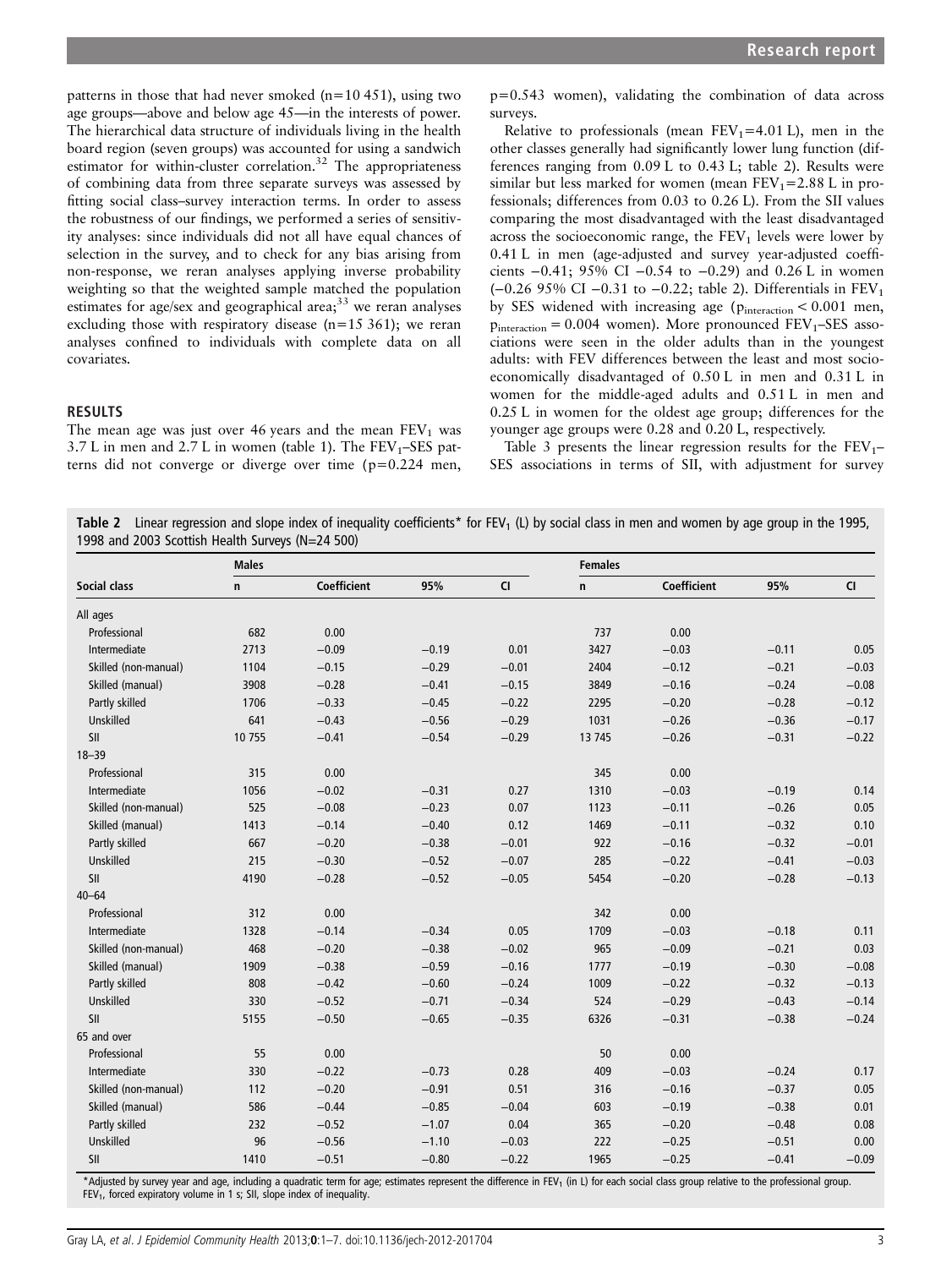Table 3 Slope index of inequality coefficients for FEV<sub>1</sub> (L) by social class adjusting for covariates in men and women by age group in the 2003 Scottish Health Survey (N=7928)

|             | Model                               | <b>Males</b>           |         |         | Per cent                 | <b>Females</b>  |         |         | Per cent         |
|-------------|-------------------------------------|------------------------|---------|---------|--------------------------|-----------------|---------|---------|------------------|
| Age         |                                     | <b>SII coefficient</b> | 95% CI  |         | <b>Explained</b>         | SII coefficient | 95% CI  |         | <b>Explained</b> |
|             |                                     | $n = 1046$             |         |         |                          | $n = 1340$      |         |         |                  |
| $18 - 39$   | Survey year, age*                   | $-0.29$                | $-0.61$ | 0.03    | $\overline{\phantom{m}}$ | $-0.21$         | $-0.50$ | 0.08    |                  |
|             | Heightt, parental social class      | $-0.15$                | $-0.52$ | 0.23    | 49                       | $-0.12$         | $-0.45$ | 0.22    | 45               |
|             | Smoking                             | $-0.27$                | $-0.59$ | 0.05    | 8                        | $-0.17$         | $-0.45$ | 0.12    | 21               |
|             | Physical activity, weight           | $-0.29$                | $-0.60$ | 0.02    |                          | $-0.22$         | $-0.51$ | 0.07    | $-4$             |
|             | Second-hand smoke, urban/rural area | $-0.29$                | $-0.58$ | $-0.01$ | $\mathbf{0}$             | $-0.23$         | $-0.52$ | 0.05    | $-11$            |
|             | $All+$                              | $-0.16$                | $-0.49$ | 0.16    | 43                       | $-0.11$         | $-0.44$ | 0.22    | 46               |
|             |                                     | $n=1616$               |         |         |                          | $n=2015$        |         |         |                  |
| $40 - 64$   | Survey year, age*                   | $-0.45$                | $-0.67$ | $-0.23$ | $\overline{\phantom{m}}$ | $-0.30$         | $-0.49$ | $-0.12$ |                  |
|             | Heightt, parental social class      | $-0.18$                | $-0.50$ | 0.14    | 59                       | $-0.14$         | $-0.47$ | 0.19    | 54               |
|             | Smoking                             | $-0.38$                | $-0.61$ | $-0.14$ | 15                       | $-0.24$         | $-0.40$ | $-0.08$ | 21               |
|             | Physical activity, weight           | $-0.44$                | $-0.67$ | $-0.22$ | $\overline{1}$           | $-0.29$         | $-0.47$ | $-0.11$ | 4                |
|             | Second-hand smoke, urban/rural area | $-0.36$                | $-0.62$ | $-0.11$ | 18                       | $-0.27$         | $-0.43$ | $-0.10$ | 12               |
|             | $All+$                              | $-0.11$                | $-0.45$ | 0.23    | 76                       | $-0.07$         | $-0.42$ | 0.27    | 75               |
|             |                                     | $n = 837$              |         |         |                          | $n = 1074$      |         |         |                  |
| 65 and over | Survey year, age*                   | $-0.46$                | $-0.89$ | $-0.04$ | $\qquad \qquad -$        | $-0.21$         | $-0.56$ | 0.14    |                  |
|             | Heightt, parental social class      | $-0.42$                | $-0.98$ | 0.13    | 8                        | $-0.22$         | $-0.57$ | 0.13    | $-5$             |
|             | Smoking                             | $-0.41$                | $-0.83$ | 0.01    | 12                       | $-0.19$         | $-0.52$ | 0.15    | 11               |
|             | Physical activity, weight           | $-0.44$                | $-0.86$ | $-0.01$ | 6                        | $-0.19$         | $-0.53$ | 0.15    | 11               |
|             | Second-hand smoke, urban/rural area | $-0.35$                | $-0.79$ | 0.09    | 25                       | $-0.18$         | $-0.55$ | 0.18    | 13               |
|             | $All+$                              | $-0.29$                | $-0.86$ | 0.29    | 37                       | $-0.17$         | $-0.53$ | 0.18    | 18               |

 $*$ Includes quadratic term for age representing the difference in FEV<sub>1</sub> (in L) of the most disadvantaged and most advantaged individuals according to social class. †Includes quadratic term for height.

‡All covariates: survey year, age, height, parental social class, smoking, physical activity, weight, second-hand smoke and urban/rural area.

FEV<sub>1</sub>, forced expiratory volume in 1 s; SII, slope index of inequality.

year, age and other covariates stratified by age group in the 2003 survey. For the youngest adults, height and parental social class together explained much of the social patterning of  $FEV<sub>1</sub>$ with 49% attenuation in men and 45% in women; smoking was also an important factor, itself explaining 8% and 21%, respectively, of the association. Adjusting for second-hand smoke and urban/rural area of residence explained none of the  $FEV<sub>1</sub>–SES$ associations in either men or women; physical activity and weight had little impact. Inclusion of all covariates explained 43% and 46%, respectively, of the  $FEV<sub>1</sub>–SES$  associations for men and women. For the middle-aged adults, height and parental social class together also explained the majority of the social patterning of  $FEV_1$  with 59% attenuation in men and 54% in women; smoking was again an important factor, explaining 15% and 21%, respectively, of the association. Adjusting for second-hand smoke and urban/rural area of residence explained somewhat more of the  $FEV<sub>1</sub>–SES$  associations in the middle-aged adults than in the youngest adults (18% in men and 12% in women); again, there was little impact by physical activity and weight. Inclusion of all covariates explained 76% and 75%, respectively, of the  $FEV<sub>1</sub>–SES$  associations for men and women. In both men and women, height and parental social class and smoking explained less of the  $FEV<sub>1</sub>–SES$  associations (up to 8%) in the 65 and over age group compared with the younger groups. As for the middle-aged adults, adjustment for second-hand smoke exposure and urban/rural residence had a somewhat greater impact on estimates in the oldest group (25% for men and 13% for women) than in the youngest group. Inclusion of all covariates explained far less of the  $FEV_1-$ SES associations in those 65 years and older (37% for men and 18% for women) than in the younger groups.

Results for FVC were similar (see online supplementary table S1), whereas there was no evidence of a socioeconomic gradient

for FEV<sub>1</sub>/FVC (age-adjusted and survey year-adjusted coefficients −0.01; 95% CI −0.03 to 0.01 for men and −0.01; 95% CI −0.05 to 0.02 for women).

## Never smokers

When confining analyses to never smokers, we found broadly similar patterns of stronger socioeconomic patterning of lung function in the oldest age group (table 4). Similarly, the explanatory role of height and parental social class was greater among the younger ages compared with the older ages, whereas second-hand smoke exposure and urban/rural area of residence were apparently more important for those 45 and over than for the under 45s, particularly among women (table 5). All sensitivity analyses yielded similar results to those presented (data available on request).

## **DISCUSSION**

Lung function, as indexed by  $FEV<sub>1</sub>$  and FVC, was patterned by SES for both men and women in the SHeSs 1995–2003 and was stable over this time period; no socioeconomic gradient was found for the  $FEV<sub>1</sub>/FVC$  ratio. However, in our cross-sectional data, we found evidence of widening social disparities over age, especially among men. The explanatory role of covariates appeared greater among the younger age groups, with the greatest emphasis on markers of childhood precursors and smoking. Environmental factors were apparently more important for the older age groups, particularly among men. Whereas adjustment for height and parental social class always resulted in nonsignificant socioeconomic gradients in lung function, associations were not explained by adult weight or physical activity in any age group. Crucially, our findings were similar in never smokers, and were robust when confined to those without respiratory disease.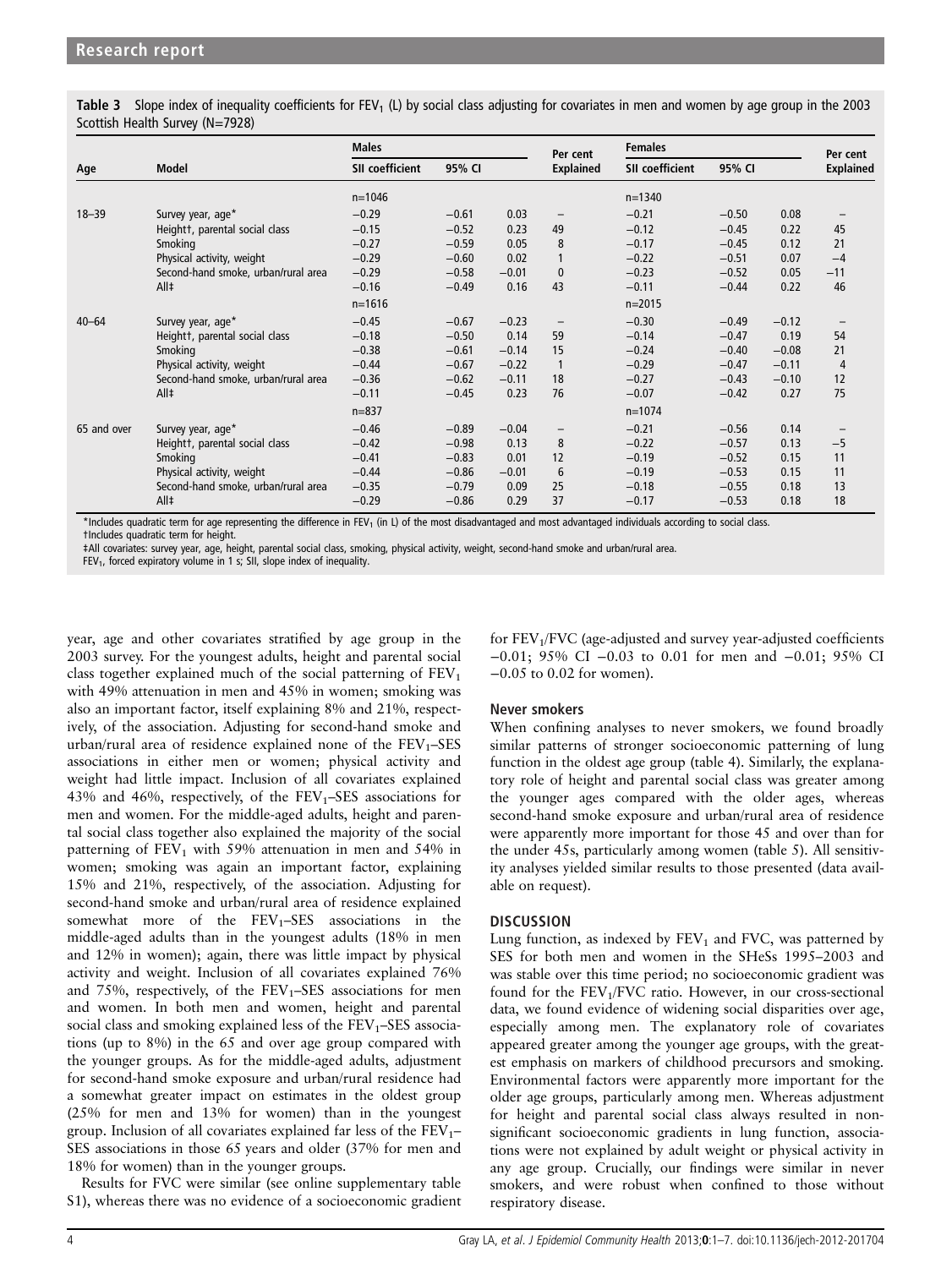Table 4 Linear regression and slope index of inequality coefficients\* for FEV<sub>1</sub> (L) by social class in male and female never smokers by age group in the 1995, 1998 and 2003 Scottish Health Surveys (N=9613)

|                      |      | <b>Males</b>       |         |         |      | <b>Females</b>     |         |         |
|----------------------|------|--------------------|---------|---------|------|--------------------|---------|---------|
| Social class         | n    | <b>Coefficient</b> | 95% CI  |         | n    | <b>Coefficient</b> | 95% CI  |         |
| All ages             |      |                    |         |         |      |                    |         |         |
| Professional         | 344  | 0.00               |         |         | 408  | 0.00               |         |         |
| Intermediate         | 1119 | 0.02               | $-0.12$ | 0.16    | 1632 | $-0.01$            | $-0.13$ | 0.12    |
| Skilled (non-manual) | 453  | $-0.07$            | $-0.28$ | 0.14    | 1030 | $-0.09$            | $-0.24$ | 0.06    |
| Skilled (manual)     | 1293 | $-0.12$            | $-0.33$ | 0.08    | 1565 | $-0.11$            | $-0.22$ | 0.00    |
| Partly skilled       | 518  | $-0.23$            | $-0.42$ | $-0.04$ | 788  | $-0.14$            | $-0.26$ | $-0.02$ |
| Unskilled            | 161  | $-0.35$            | $-0.62$ | $-0.08$ | 302  | $-0.16$            | $-0.34$ | 0.02    |
| SII                  | 3888 | $-0.35$            | $-0.53$ | $-0.16$ | 5725 | $-0.19$            | $-0.29$ | $-0.10$ |
| $18 - 44$            |      |                    |         |         |      |                    |         |         |
| Professional         | 225  | 0.00               |         |         | 270  | 0.00               |         |         |
| Intermediate         | 673  | 0.02               | $-0.14$ | 0.18    | 863  | $-0.03$            | $-0.20$ | 0.13    |
| Skilled (non-manual) | 291  | $-0.07$            | $-0.24$ | 0.11    | 582  | $-0.07$            | $-0.28$ | 0.13    |
| Skilled (manual)     | 720  | $-0.09$            | $-0.27$ | 0.09    | 767  | $-0.10$            | $-0.29$ | 0.09    |
| Partly skilled       | 295  | $-0.19$            | $-0.43$ | 0.06    | 336  | $-0.11$            | $-0.23$ | 0.00    |
| Unskilled            | 76   | $-0.27$            | $-0.51$ | $-0.02$ | 96   | $-0.18$            | $-0.44$ | 0.09    |
| SII                  | 2280 | $-0.27$            | $-0.49$ | $-0.04$ | 2914 | $-0.15$            | $-0.27$ | $-0.02$ |
| 45 and over          |      |                    |         |         |      |                    |         |         |
| Professional         | 118  | 0.00               |         |         | 138  | 0.00               |         |         |
| Intermediate         | 446  | $-0.02$            | $-0.42$ | 0.38    | 769  | 0.02               | $-0.18$ | 0.23    |
| Skilled (non-manual) | 162  | $-0.10$            | $-0.69$ | 0.50    | 448  | $-0.08$            | $-0.30$ | 0.13    |
| Skilled (manual)     | 573  | $-0.22$            | $-0.62$ | 0.18    | 798  | $-0.13$            | $-0.32$ | 0.06    |
| Partly skilled       | 224  | $-0.34$            | $-0.68$ | 0.00    | 452  | $-0.14$            | $-0.35$ | 0.07    |
| Unskilled            | 85   | $-0.49$            | $-0.87$ | $-0.10$ | 206  | $-0.13$            | $-0.38$ | 0.11    |
| SII                  | 1608 | $-0.48$            | $-0.73$ | $-0.24$ | 2811 | $-0.23$            | $-0.38$ | $-0.07$ |

Adjusted by survey year and age, including a quadratic term for age; estimates represent the difference in FEV1 (in L) for each social class group relative to the professional group. FEV<sub>1</sub>, forced expiratory volume in 1 s; SII, slope index of inequality.

To our knowledge, this is the first study to identify widening social inequalities in lung function with increasing age. Our findings that SES patterning of  $FEV<sub>1</sub>$  and FVC remained (albeit non-significantly) following adjustment for childhood social class, smoking and height and various other confounders concur with earlier work.<sup>34</sup> Indications that environmental factors seem more important in explaining SES-lung function associations at older ages are in line with evidence that contemporary circumstances may be more important for broader measures of health at older ages.<sup>35</sup> Importantly, there is evidence that measures of lung development act as biomarkers for childhood exposures.<sup>11</sup> With data on parental social class and height, we were able to proxy early-life socioeconomic circumstances such as childhood diet, maternal smoking, low birthweight, prematurity and

Table 5 Slope index of inequality coefficients for  $FEV<sub>1</sub>$  (L) by social class adjusting for covariates in male and female never smokers by age group in the 2003 Scottish Health Survey (N=3426)

| Age         | Model                               | <b>Males</b>     |         |           | Per cent          | <b>Females</b>   |         |           | Per cent         |
|-------------|-------------------------------------|------------------|---------|-----------|-------------------|------------------|---------|-----------|------------------|
|             |                                     | SII* coefficient | 95%     | <b>CI</b> | <b>Explained</b>  | SII* coefficient | 95%     | <b>CI</b> | <b>Explained</b> |
|             |                                     | $n = 669$        |         |           |                   | $n = 837$        |         |           |                  |
| $18 - 44$   | Survey year, aget                   | $-0.37$          | $-0.78$ | 0.05      | $\qquad \qquad -$ | $-0.17$          | $-0.55$ | 0.21      |                  |
|             | Height‡, parental social class      | $-0.23$          | $-1.02$ | 0.56      | 38                | $-0.12$          | $-0.56$ | 0.32      | 30               |
|             | Physical activity, weight           | $-0.39$          | $-0.79$ | 0.02      | $-5$              | $-0.17$          | $-0.58$ | 0.24      | $\mathbf{0}$     |
|             | Second-hand smoke, urban/rural area | $-0.34$          | $-0.76$ | 0.07      | 7                 | $-0.20$          | $-0.62$ | 0.21      | $-20$            |
|             | All§                                | $-0.21$          | $-0.91$ | 0.49      | 43                | $-0.14$          | $-0.55$ | 0.27      | 17               |
|             |                                     | $n=723$          |         |           |                   | $n=1197$         |         |           |                  |
| 45 and over | Survey year, aget                   | $-0.47$          | $-0.88$ | $-0.07$   | $\qquad \qquad -$ | $-0.27$          | $-0.56$ | 0.02      |                  |
|             | Height‡, parental social class      | $-0.52$          | $-1.14$ | 0.09      | $-11$             | $-0.25$          | $-0.53$ | 0.04      | 8                |
|             | Physical activity, weight           | $-0.48$          | $-0.89$ | $-0.07$   | $-2$              | $-0.26$          | $-0.55$ | 0.03      |                  |
|             | Second-hand smoke, urban/rural area | $-0.40$          | $-0.87$ | 0.06      | 15                | $-0.23$          | $-0.53$ | 0.08      | 15               |
|             | All§                                | $-0.46$          | $-1.08$ | 0.16      | $\overline{2}$    | $-0.21$          | $-0.49$ | 0.08      | 23               |

\*SII: slope index of inequality representing the difference in FEV<sub>1</sub> (in L) of the most disadvantaged and most advantaged individuals according to social class. †Includes quadratic term for age.

‡Includes quadratic term for height.

§All covariates: survey year, age, height, parental social class, smoking, physical activity, weight, second-hand smoke and urban/rural area.

FEV<sub>1</sub>, forced expiratory volume in 1 s.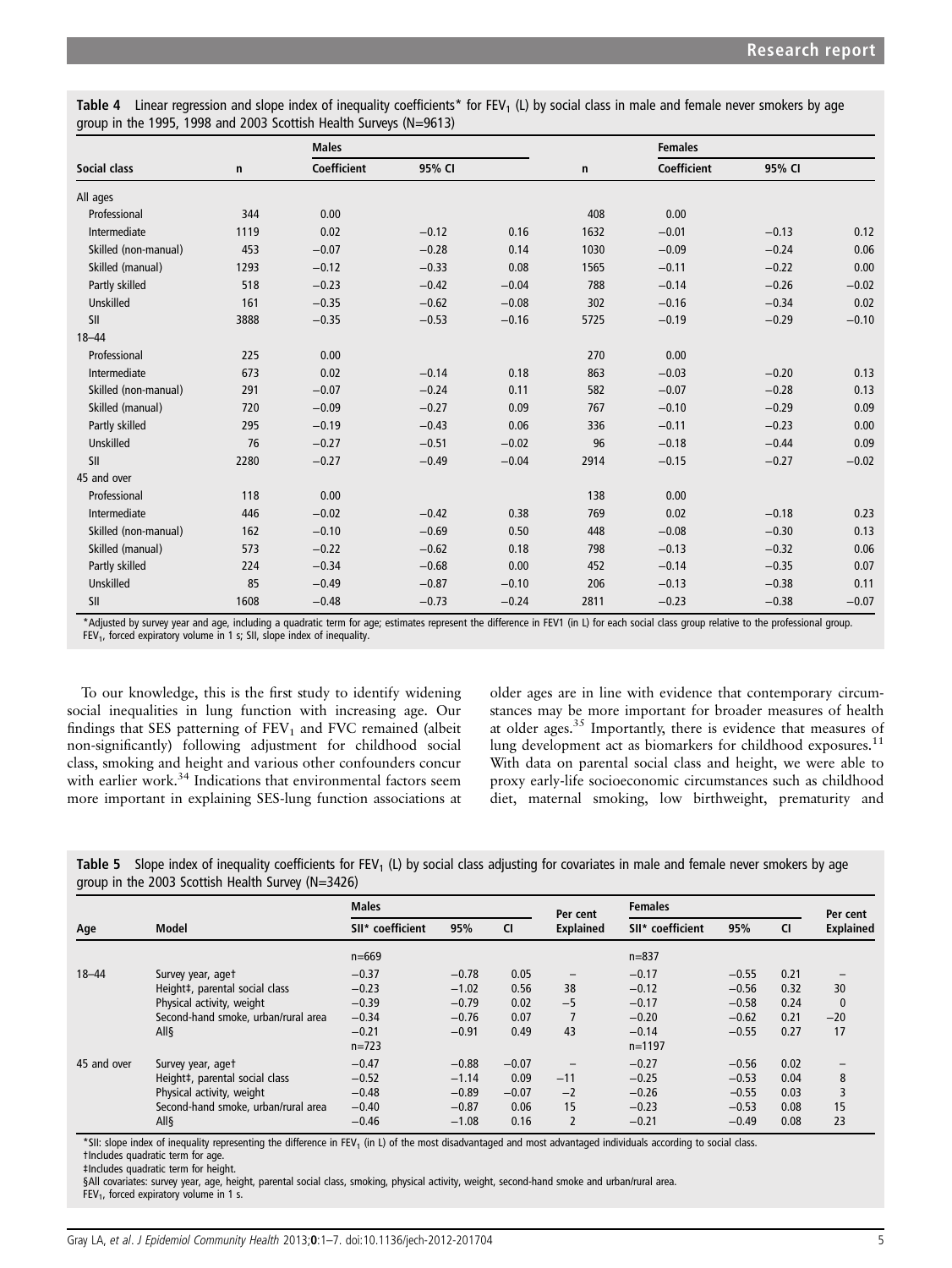childhood infections. Our additional inclusion here of secondhand smoke exposure and urban/rural residence,which may capture traffic-related air pollution, $18$  goes further than previous studies examining explanations for social class differences in pulmonary function.<sup>34</sup> Further, compared with previous studies, we use a more refined measure of smoking, capturing cumulative exposure. Similar findings in never smokers alone indicate the importance of the broader socioeconomic effects over and above smoking and other individual behavioural factors per se.36

Methodological issues to consider include the fact that our analyses are based on cross-sectional survey data prohibiting our ability to assess lung function reductions over age within individuals. Our finding of greater inequalities in middle-aged and older adults compared with younger adults could be due to a genuine change over age, possibly explained by the long latency of causes of respiratory disease. An alternative explanation would be a cohort effect. It could be that for older cohorts, compromised lung function is being impacted by chronic obstructive pulmonary disease, while for those born mainly after the introduction of the Clean Air Act in Scotland (in 1956), and subsequent closure of mines in the 1980s, the air quality was better for people across the social spectrum. However, we tested this and found no differential effect by decade of birth (data available on request). Although the effects of childhood poverty in today's society may no longer be mediated by air pollution, there may be other important pathways, such as early-life parental smoking and obesogenic factors. Reverse causality may also be an issue: for instance, in relation to physical activity and weight, there may be individuals who do not exercise (and are overweight) because they have poor lung function. The measure of childhood social class is based on the parental occupation when the respondent was aged 14 years and therefore may not necessarily be picking up circumstances related to low birthweight and prematurity. However, our inclusion of height as a proxy for childhood precursors will have gone some way towards capturing circumstance at that earliest life stage. In an attempt to distinguish the effects of height from modifiable and environmental determinants, we did not universally adjust for height (or weight). There is some evidence that  $FEV_1$  and  $FVC$  are stronger predictors of mortality than height, and that height has no independent predictive power after lung function is taken into account.<sup>37</sup> Obesity is a further relevant factor to lung function.<sup>18</sup> Since weight and height have been included simultaneously in fully adjusted models, body mass has implicitly been captured. That we found similar results when confining our investigation to never smokers alleviates concerns of residual confounding by smoking. Other covariates that may be of interest, but were not available here, include dietary measures such as plasma vitamin C levels—since low antioxidant and fresh produce intake levels have been linked with lower respiratory function and SES<sup>34</sup> 38 and birthweight as an indicator of intrauterine growth exposure.39

The legitimacy of implementing multiple imputation is based on the validity of the missing at random assumption that the chance of  $FEV<sub>1</sub>$  and FVC being measured satisfactorily does not depend on the level of the lung function itself. However, the higher proportions of respiratory illness (10% vs 7.7%), smokers (37.2% vs 32.4%), individuals in manual classes (59.7% vs 53.3%) and older people (mean age 46.6 vs 45.8 years) among those who did not have a satisfactory lung function measurement, compared with those who did, indicate

that the missingness of lung function does depend on its true value. If present, such misclassification would lead to an underestimation of the association. Nevertheless, with the addition of information on the presence of respiratory disease as well as smoking, social class and age along with the other variables used in the multiple imputation, this will have gone some way to addressing arising bias by correcting the imputed lung function measurements.

We did not find stronger socioeconomic patterns in the 65 and over age group, which suggests that survival bias might be having an effect; the suggestion that childhood precursors were even less important and that second-hand smoke and urban/ rural area were relatively more important in this age group lends further weight to the importance of current circumstances at older ages. Measures of lung function reflect an individual's place in a trajectory over age that starts with growth up to a peak in their 20s, followed by a decline, the pace of which depends on the hazards accompanying the process of ageing. The determinants of growth are likely to be different from those of decline, consistent with our data. That height, childhood social class and smoking explained much of the SES patterning of lung function in the under 65-year-old groups, and second-hand smoke exposure and urban/rural residence accounted for some of the patterning in the 40 years and over age groups but less so in the young adults, indicates that early life and current factors may be determining some of the inequity at younger ages,<sup>34</sup> whereas environmental effects could act cumulatively, becoming stronger in magnitude with increased exposure at older ages.<sup>40</sup> Generally, social patterning was stronger and covariate attenuation greater in men than women, perhaps reflecting occupational hazard exposure among men.

Our study included almost 10 000 never smokers, among whom associations were consistent with the whole sample. This is of particular interest as it reveals a true distinction of associations due to individuals smoking and those not, reinforcing the importance of the childhood developmental and other effects. Future work could concentrate on the importance of looking at the determinants of the trajectory of lung function over the life course, particularly in never smokers.

These findings have implications for policy aimed at reducing inequalities in respiratory health, suggesting the need to focus on nutrition and a health-promoting environment from infancy through childhood as well as on smoking prevention and cessation in adulthood. If lung function disparities arising from birthrelated inequalities occur earlier in life than the onset of chronic diseases, the value of lung function as an easily measurable early public health indicator of health inequalities could be considered.

#### What is already known on this subject

- ▸ Poorer lung function is associated with disadvantaged social circumstances in childhood and adulthood.
- $\blacktriangleright$  Height and cigarette smoking partially account for the lung function–socioeconomic status (SES) association, but it has not been fully explained.
- $\blacktriangleright$  The changing social patterning of lung function as people age, and the effects of childhood precursors and environmental factors are underexamined.